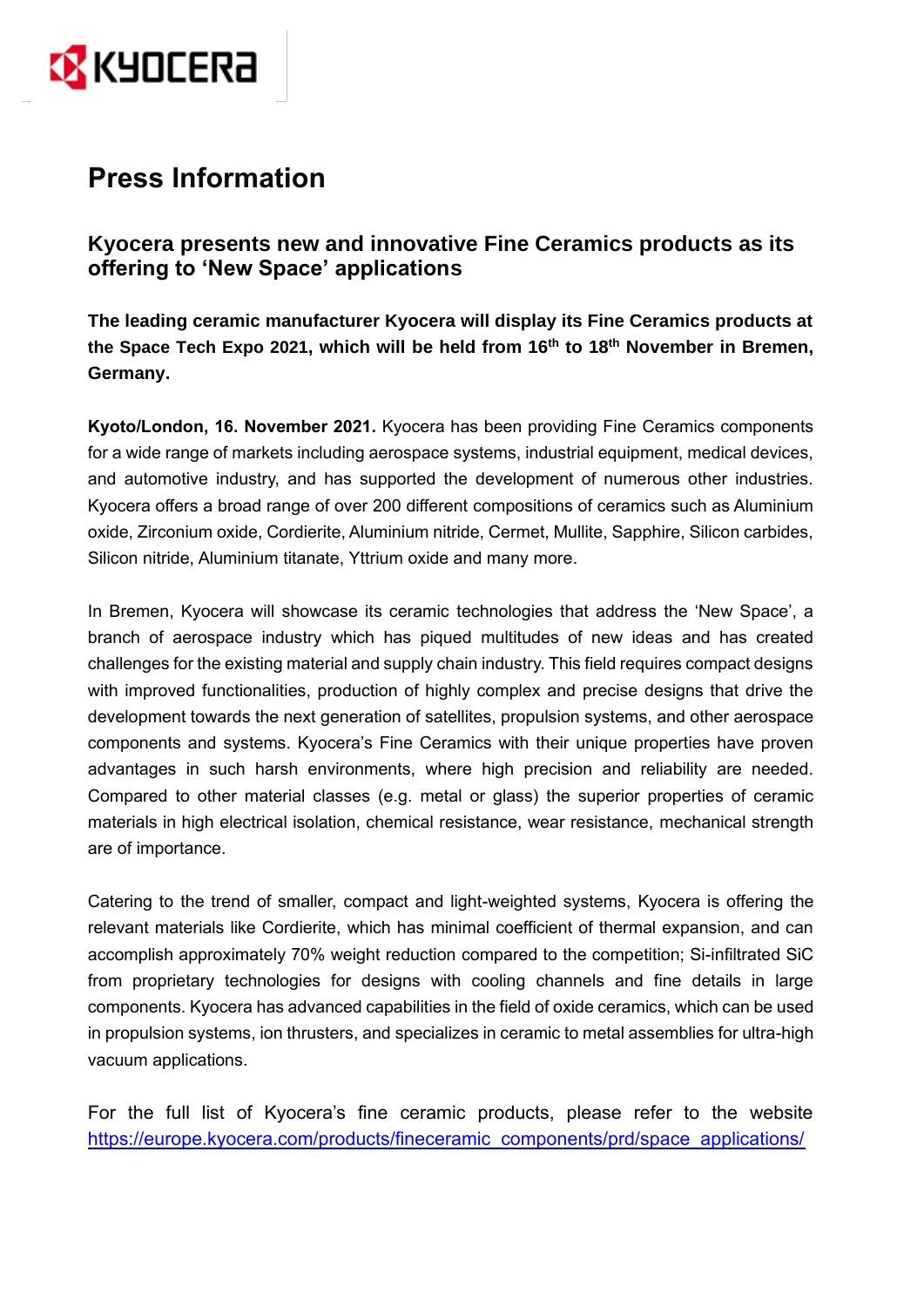



**Cordierite CO720 mirror – polished on one side and light-weighted on the other with a rib structure**



**Example of where Cordierite can be used in mirror applications**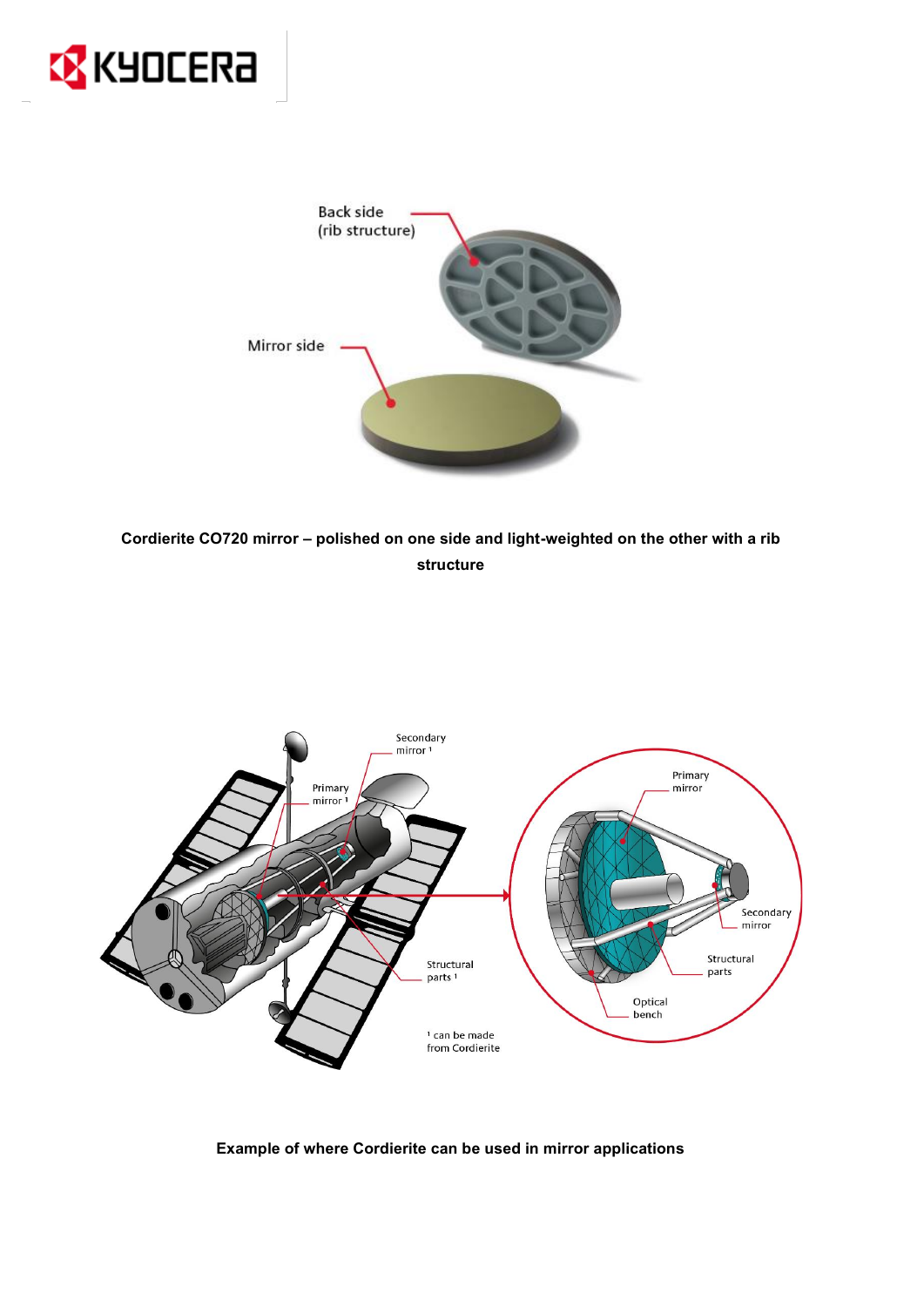



**SiSiC fusion joined mirror**



**SiSiC structure exhibiting the available design flexibility**



**Picture of alumina parts**